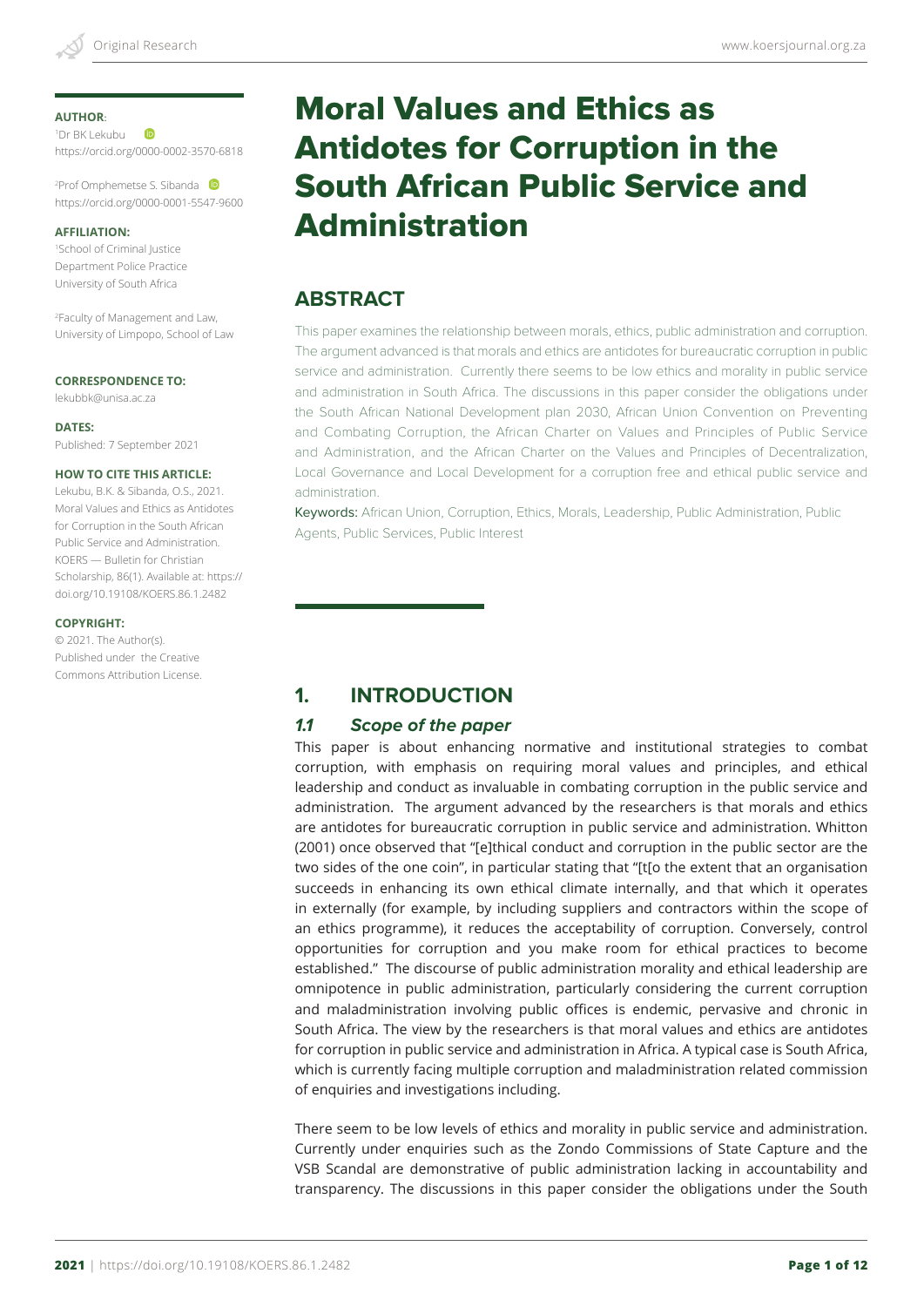African National Development plan 2030, African Union Convention on Preventing and Combating Corruption, the African Charter on Values and Principles of Public Service and Administration, and the African Charter on the Values and Principles of Decentralization, Local Governance and Local Development for a corruption free and ethical public service and administration.

Making reference to Hanekom *et al.* (1990), Puiu (2015:605) identifies the seven most common unethical problems in public sector, namely: bribery, nepotism and theft; conflict of interest; misuse of insider knowledge; use and abuse of confidential information for personal purposes; public responsibility and accountability; corruption; and the influence of interest and pressure groups. Corruption is the greatest challenge that cannot be addressed without reference to ethics. Africa needs ethical and servant leaders who have the political will to combat corruption.

### *1.2 The Ills and Impacts of corruption*

The ill-effects of corruption on the society, polity and economy of a country are far-reaching. As correctly noted by said Budhram (2015:49),"corruption has wide-ranging corrosive effects, from undermining democracy and the rule of law, to providing the fertile ground in which organised crime and terrorism flourish". It is the epicentre of many political, economic and social ills in many countries. It is omnipresent in different forms and proportions, with devastating effects on the lives of common citizens and the whole of society (Sibanda, 2015:1). Its corrosive effect has been more pronounced and deeply felt in the public sector of developing countries like South Africa. As Hanna *et al.* state (2011:2), "[i]n many developing countries, public sector corruption is a key barrier to effective service delivery… On a macro level, many scholars believe that corruption impedes economic growth and development".

# *1.3 Rampant Corruption in the South African Public Service and Administration*

The National Development Plan 2030 (NDP) has as its vision a state free of corruption and corrupt activities (see Pillay, 2016:124 and Budhram, 2014:53). This vision appears to be fast becoming just a pipe-dream. Like in many countries that have transitioned from undemocratic to democratic government South Africa has not been saved from the rise and prevalence of acts corruption and other corrupt activities. There is a non-abating prevalence and evidence of the scourge of corruption and other self-serving behaviours, often amongst the upper echelons of governing power.

The South African Constitutional Court in the case of *Glenister v the President of the Republic of South Africa and Others* (Glenister II), observed that "[c]orruption has become a scourge in our country and it is posing a real danger to our developing democracy. It undermines the ability of the government to meet its commitment to fight poverty and to deliver on other social and economic rights guaranteed in our Bill of Rights". The same sentiments were expressed (Liberati, 2000), who pointed out that corruption "…threatens the rule of law, democracy and human rights, undermines good governance, fairness and social justice, distorts competition, hinders economic development and endangers the stability of democratic institutions and the moral foundations of society".

In the public service and administration domain corruption is likely to take place in many areas (Ahmed *et al.*, 1992). Examples are the state procurement and tender processes; the disposal, sale and allotment of government property; embezzlement of public funds; and many other shop-floor malpractices. Notable cases of grand corruption, maladministration and illicit enrichment include the following, for example:

• The then head of the Special Investigating Unit (SIU) Willie Hofmeyr in his report to the Portfolio Committee for Justice and Constitutional Development in October 2011 stated that "SIU was investigating 588 procurement contracts valued at R9.1-billion and about 360 conflict-of-interest matters valued at R3.4-billion" (Sibanda, 2019a).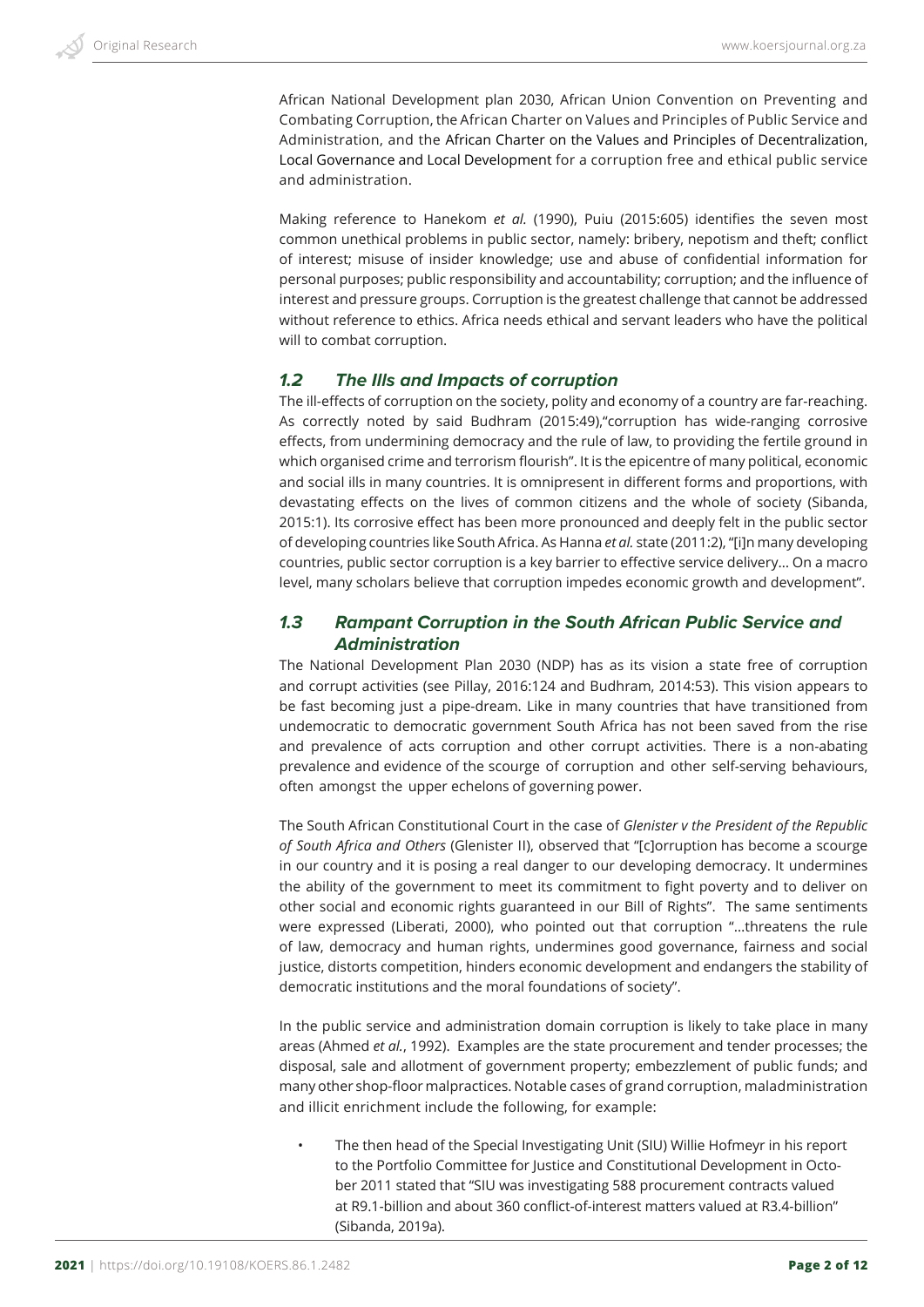- The Public Protector of the Republic of South Africa, report *In the extreme: Report No.11 of 2011/12 of the Public Protector on an investigation into allegations of a Breach of the Executive Ethics Code by the Minister of Cooperative Governance and Traditional Affairs, Mr Sicelo Shiceka, MP*, which addressed allegations that the late Sicelo Shiceka, then Minister for Cooperative Governance and Traditional Affairs, misused government resources by visiting " a girlfriend in a Swiss prison" (Sibanda, 2019a).
- The Public Protector report entitled *Against the Rules Too, Report of the Public Protector in terms of Section 182(1) of the Constitution of the Republic of South Africa, 1996 and Section 8(1) of the Public Protector Act, 1994 on an investigation into complaints and allegations of maladministration, improper and unlawful conduct by the Department of Public Works and the South African Police Service (SAPS) relating to the leasing of SAPS accommodation in Durban*, 2011. The report followed an investigation that Gwen Mahlangu-Nkabinde, then Minister of Public Works, was involved in the "awarding of two tenders worth R1,116 billion and R604 million respectively to a politically well-connected businessman for the lease of new premises for the SAPS at above reasonable market prices" (Sibanda, 2019a).
- Public Protector report, entitled *Secure in Comfort: Report by the Public Protector on an investigation into allegations of impropriety and unethical conduct relating to the installation and implementation of security measures by the Department of Public Works at and in respect of the private residence of President Jacob Zuma at Nkandla in the KwaZulu-Natal province,* Report No: 25 of 2013/24, March 19 2014, which "revealed that the former president and his family had unduly benefited from upgrades which has escalated from R60-million to R246-million in costs" (Sibanda, 2019a).
- Reports of ethical scandals are commonplace in the world (Agbim, 2018:20), from the Enron scandal in the US to state capture in South Africa. Also, corrupt activities as revealed in the *VBS Mutual Bank – The Great Bank Heist* report released on 10 October 2018 which in our view exposed the latest epitome of maladministration, self-enrichment and corruption in the public service and administration. The Great Bank Heist Report revealed a flagrant disregard of the relevant mutualisation rules by the bank management and several officials from specific municipalities that are fingered in involvement in corrupt practices. According to the report, an amount of almost R2bn was looted from the VBS Mutual Bank, and an "amount of R1.894m was gratuitously received from VBS by some 53 persons of interest, both natural and juristic, over the period 1 March 2015 to 17 June 2018" (Motau, 2018).

Interestingly, South Africa is one of the countries in Africa with numerous institutional, legal and regulatory frameworks designed to eliminate corruption or to allow for mechanisms to combat corruption (O'Brien, 2013:3–6; Kututwa, 2005:5; Majila, Taylor & Raga, 2017:88- 89; Mosselini, 2013:3–4; Naidoo, 2012:10; Adetiba, 2016:27). The following are examples of structures/institutions with anti-corruption or corruption investigation mandates in the South African milieu: the Office of the Public Protector, as it discharges its functions and obligations as mandated by sections 182–183 of the Constitution; the Auditor-General as mandated by sections 188–189 of the Constitution; the South African Police Service's (SAPS) Directorate for Priority Crime Investigation (Hawks); the Special Investigating Unit (SIU) established in terms of the Special Investigating Units and Special Tribunal Act, Act No. 74 of 1996 (SIU Act); the Asset Forfeiture Unit (AFU) established in the Office of the National Director of Public Prosecution to focus on the implementation of chapters 5 and 6 of the Prevention of Organised Crime Act, No. 12 of 1998; the Special Anti-Corruption Unit (SACU) launched in 2011 as part of the Department of Public Service and Administration with a mandate to assist the SIU; the National Treasury; and the Financial Intelligence Centre (FIC), established in terms of sections 2–45 of the Financial Intelligence Centre Act No. 38 of 2001. However, it would seem that the current approach to combatting corruption occurs within a legislative framework supported by institutions is not bearing fruit.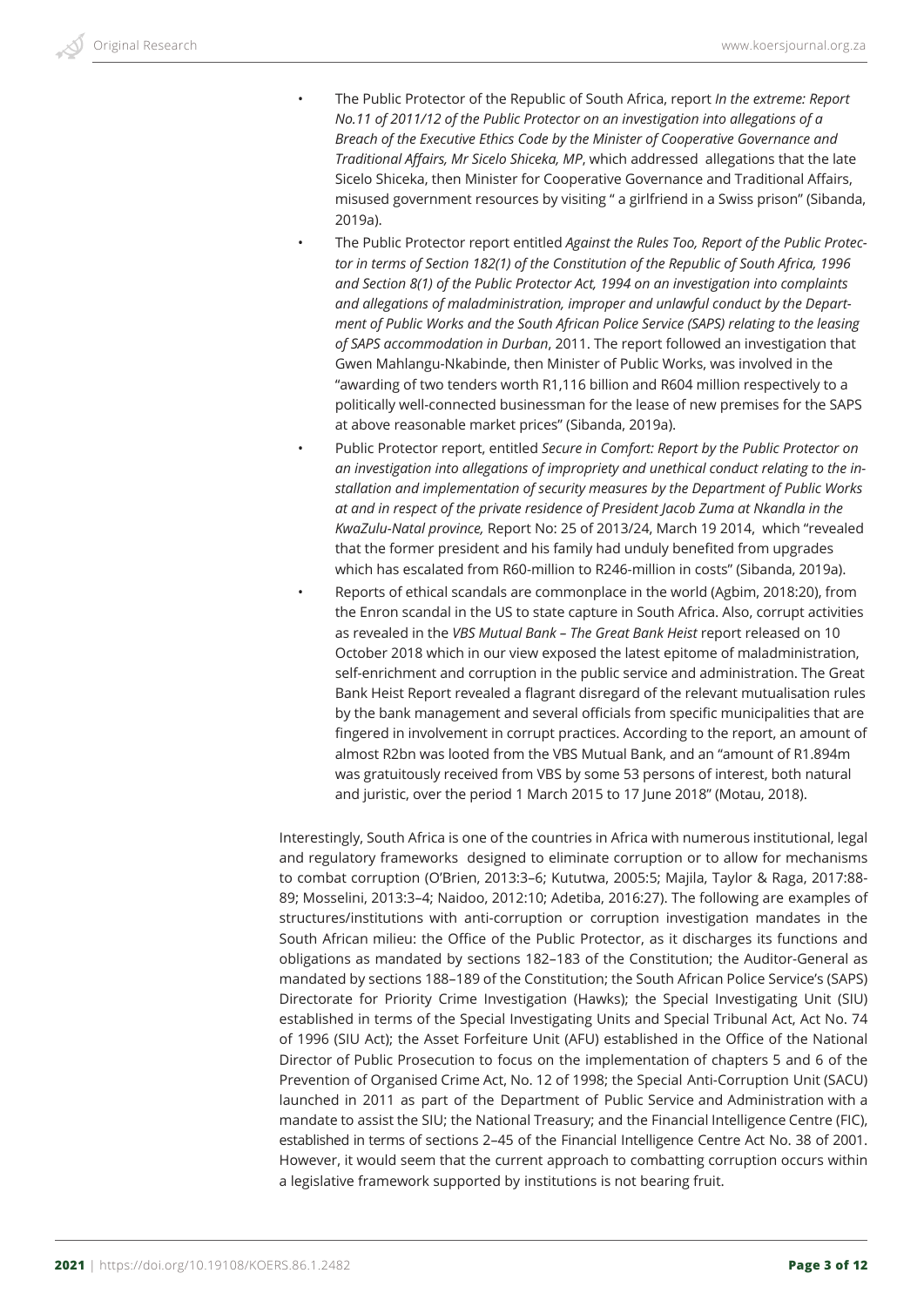# **2. DEFINITIONS OF KEY TERMS AND CONCEPTS**

# *2.1 Ethics*

Thonzhe and Vyas-Doorgapersad (2017:138) define *ethics* "as a system of moral principles relating to that branch of philosophy dealing with values on human conduct, with respect to rightness or wrongness of certain actions". Explicit in this definition is that ethics "constitutes the basic principles of correct action undertaken based on rules of conduct" (Thonzhe & Vyas-Doorgapersad, 2017:38). The relational connection between ethics and corruption is viewed as important towards achieving good public service and administration (see Whitton, 2001; Pillay, 2016; Vigoda-Gadot, 2000; Cheteni & Shindika, 2017; Gildenhuys, 2004; Naidoo, 2012; Okagbue, 2012; Agbim, 2018; Mendonca, 2001; Van Aswegen and Engelbrecht, 2009).

# *2.2 Integrity*

Definitions of the word or phenomenon "integrity" are varied across the globe. And they are also dependent on the circumstances and the environment under consideration (Hoekstra & Zweegers, 2016). In the Netherlands, for example, integrity is taken to be more than anticorruption principles and values, and broadly refers to "promoting an ethical climate marked by features including openness, safety, respect, trust, leadership, and justice" Hoekstra and Zweegers (2016:54).

According to Huberts *et al*. (2016:13) visions of integrity or what the operational definition of integrity include referring to 'integrity' as: as wholeness; integration into the environment; professional responsibility; conscious and open action based on moral reflection; a (number of) value(s) or virtue(s), including incorruptibility Integrity as compliance with laws and codes; compliance with relevant moral standards and values; and as exemplary moral behaviour. The public service integrity policy must therefore "ideally be a combination of 'software' (ethical culture), 'hardware' (rules and procedures), and an 'operating system' (organisation and coordination of integrity policies)", said Hubert *et al*. (2016:15, quoting Van Tankeren and Montfort 2012).

There is clearly a very close and overlapping relationship between ethical and moral conduct on the one hand and the requirements to act with integrity on the other.

# **2.3 Servant leadership**

Okagbue (2012:43–47) points to the concept of servant leadership presented by Greenleaf in 1977 as a leadership approach that regards leaders first as servants of the people they lead. In particular, servant leaders prioritise service for the common good of all members of the organisation, instead of self-enrichment. As Okagbue (2012) correctly posits, the concept of servant leadership with its ethical considerations is well-suited in the public sector because public office holders are placed in the position of trust. The number of corruption and selfenrichment scandals that have swamped the South African public service and government makes one ask whether individuals who are entrusted with public offices and public service in South Africa do have the ethical and moral fortitude to serve the needs of the people by putting the people's interests first.

Greenleaf's concept of leadership draws a distinction between two leaders, namely the leader first and the servant first. Greenleaf asserts that leader-first people are "into leadership because of their hunger for power or for other material and personal gain… Servant-leaders are committed to serving the needs and well-being of their followers, so that the latter come first before the leaders; the servant-leader is more concerned about public interest than self-interest" (Okagbue, 2012:44. See also UN Report,1997).

In South Africa the late struggle icon and Nobel Peace Prize winner, former President Nelson Mandela, was highly regarded as a servant leader because of the humility and "people first" posture that he embodied. Unfortunately, his ethical and moralistic public service qualities have not been replicated in the public service today. The public space is replete with cases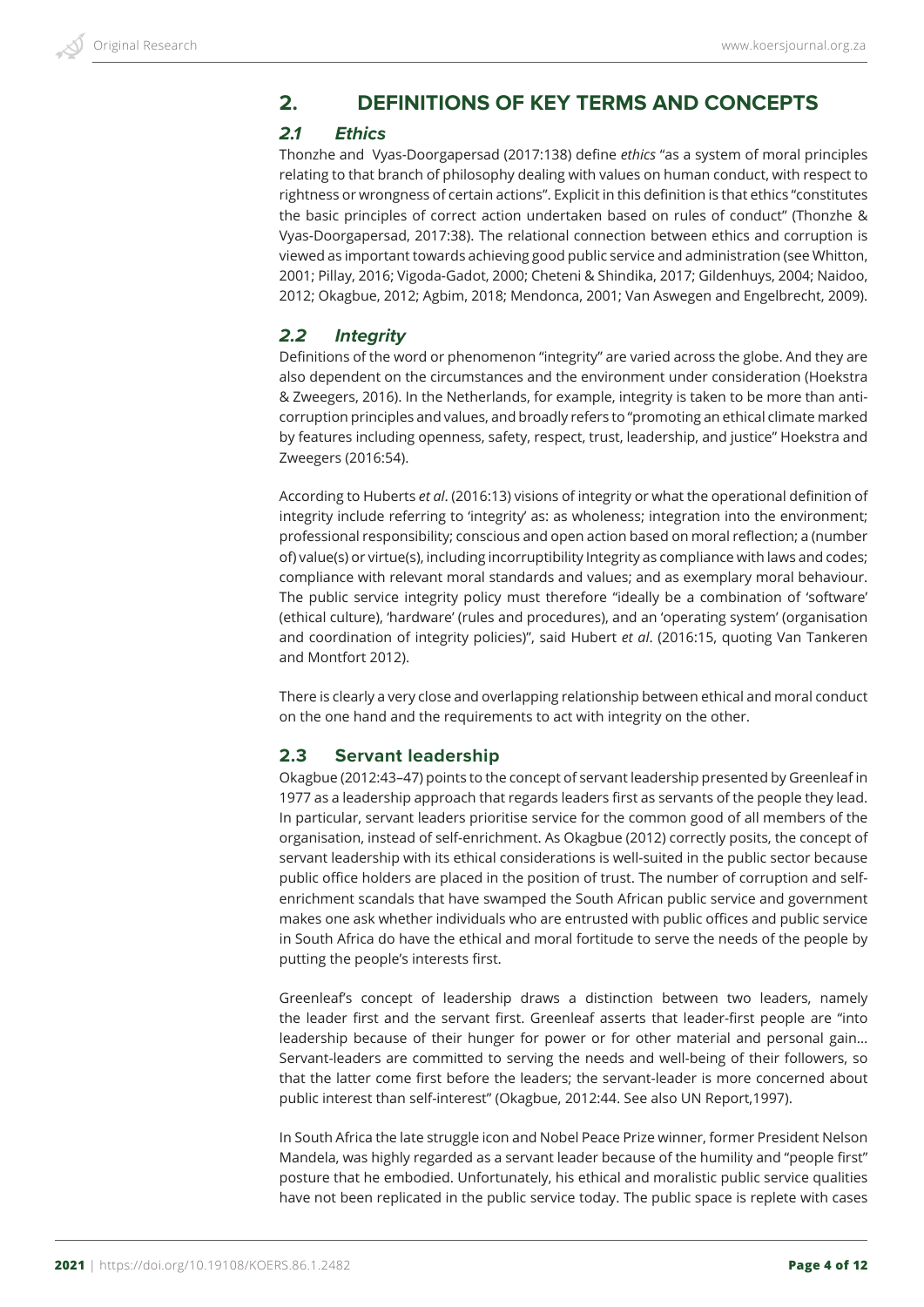of leaders and public servants at all levels of government embroiled in corruption and related practices. There is a serious lack of public service ethics articulation.

### *2.4 Ethical Leadership*

Ethical leadership is a part of the broader field of leadership that touches upon several theoretical bases of leadership (Okagbue, 2012). A study conducted on ethical leadership in the context of corporate governance identified certain attributes of ethical leadership, which included accountability – including ethical decision-making and responsiveness – by acting immediately to solve dilemmas; integrity – entailing honesty in disclosure of information to board members and shareholders; fairness; transparency and disclosure; and responsibility (Othman & Rahman, 2014).

Mendonca (2001:267) notes the urgent need for ethical leadership "in organizations and in society if we truly want to achieve the common good of human welfare at personal, organizational, and societal levels". Though the sustenance of ethical leadership has been questioned, the argument is that for any organisation to succeed it must espouse ethical leadership (Mendonca, 2012:63–64). Ethical leaders will not hesitate to condemn acts of corruption, such as the Great Bank Heist in South Africa, for the sake of good governance (Mendonca, 2012:112). According to Naidoo (2012), you need good governance to eradicate corruption, and you need effective leadership to have good governance. Naidoo further observed that "[e]thical leadership is needed to resist the abuse of entrusted power for private gain, as well as potential interference and to protect the anti-corruption agencies' operational independence, thus enabling good governance" (Naidoo, 2012:26):

South Africans have become nostalgic and are now longing for the days of '*Mandela democracy*'. Booysen (2013:31) wrote, "[t]he contrast between the Mandela era and the current leadership feeds dissatisfaction with the current government". Former president Nelson Mandela was known to be ethical, and promoted the eradication of corruption in the public service. Cheteni and Shindika (2017) attribute the longing for the *Mandela democracy* to State capture in South Africa, which implicated former President Jacob Zuma, the national executive and directors and deputy directors of SOEs. Brown *et al.* (2005), cited by Cheteni and Shindika (2017:5), say in order for leaders to be perceived as ethical and be able to influence ethics-related outcomes, their subordinates must perceive them as attractive, credible and legitimate. Gildenhuys (2004:6) postulates that as a public servant, serving the people requires complete and careful attention and dedicated loyalty to the democratic principles and fundamental human rights as enshrined in the Constitution. Othman and Rahman (2014:367) on the other hand opine that ethical leadership attributes aligns to and/ or requires a "servant leader" type of leadership style because servant leaders, as perceived by their study subjects, "are leaders that are perceived as supporting ethical leadership in guiding a corporation towards corporate governance practices."

Ethical leadership is demonstrated by integrity, competence, responsibility, accountability, fairness and transparency. It therefore includes anticipating and preventing, or at least avoiding, the negative consequences of corruption and corrupt practices in the public sector and government in general. Also, it includes being both a moral person and a moral manager. Acting always with integrity to increase awareness of what is right, good and important, and raise up followers up into leaders who go beyond their self-interest for the good of the organisation to (Heres, Lasthuizen & Six, 2009). Van Aswegen and Engelbrecht( 2009 referring to Palanski & Yammarino, 2007), classify the various meanings of integrity into five general categories, namely: integrity as wholeness; integrity as consistency between words and actions; integrity as consistency in adversity; integrity as being true to oneself; and integrity as moral or ethical behaviour.

Naidoo (2012:28) notes that it is "crucial that management creates an organisational culture of openness and transparency in which unethical conduct will become visible and in which employees and managers call one another to account". This can be achieved by, amongst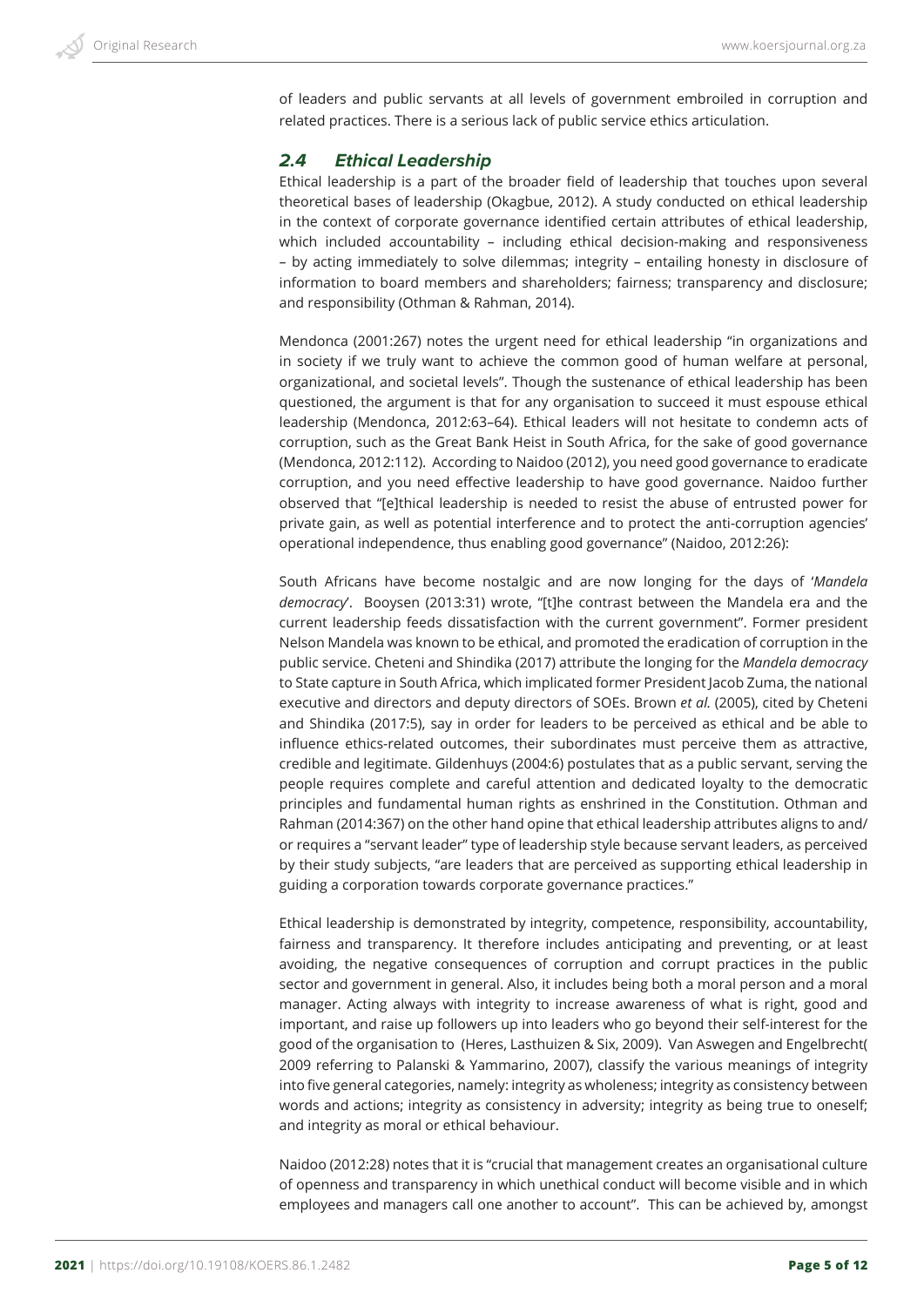other things, a comprehensive programme governing and effectively implementing an ethical climate and acting as the foundation of an institutional or organisational culture that anchored in ethical behaviour (Naidoo, 2012). These causes of action are depicted and demanded in the various provisions of both the AU Charter for Public Administration, and the Charter on Local Government.

# **3. AFRICA'S OBLIGATION FOR CLEAN, ETHICAL AND EFFECTIVE PUBLIC SERVICE AND ADMINISTRATION**

Within the African continent, under the stewardship of the AU, a number of instruments are in place and institutional frameworks established to foster good governance and accountability in public service and administration. For the purposes of this paper, the African Charter on Values and Principles of Public Service and Administration (AU Charter of Public Administration), which was adopted by the African Union in 2011 and received in last signature in 2018. The Charter seeks, amongst others, to promote moral values as inherent attributes of public service agents; and also calls on State parties to combat corruption. Important for the purposes of this paper is that the Charter calls for ethical behaviour of public service agents and prohibit them from acting corruptly. Professionalism, integrity and ethical behaviour is dealt with under Chapter III, articles 9 to 12 of the AU Charter of Public Administration. It is important in the context of this study to restate hereunder the provisions of the relevant Articles of the Charter.

Article 10 of the AU Charter of Public Service provides as follows:

#### **Ethical Behaviour**

- 1. Public Service Agents shall demonstrate *integrity* and respect all rules, values and established codes of conduct in the performance of their duties.
- 2. Public Service Agents shall not solicit, accept, or receive directly or indirectly any payment, gift, donation, or reward in kind or cash, for services rendered.
- 3. Public Service Agents shall on no account use their positions for political or personal gains. In all circumstances, they shall *act with impartiality and loyalty*.

Articles 11 goes further to address issues of conflict of interest by stating that:

#### **Incompatibilities and conflict of Interest**

- 1. Public Service Agents shall not participate in making decisions or intervene in situations in which they have vested interests in order not to compromise their impartiality or cast doubt over the *image of the administration*.
- 2. …
- 3. Public Service Agents shall not occupy any position, engage in transactions or hold financial, commercial or material interest incompatible with their duties or responsibilities.
- 4. …
- 5. Public Service Agents shall refrain from unduly profiting from offices they previously occupied.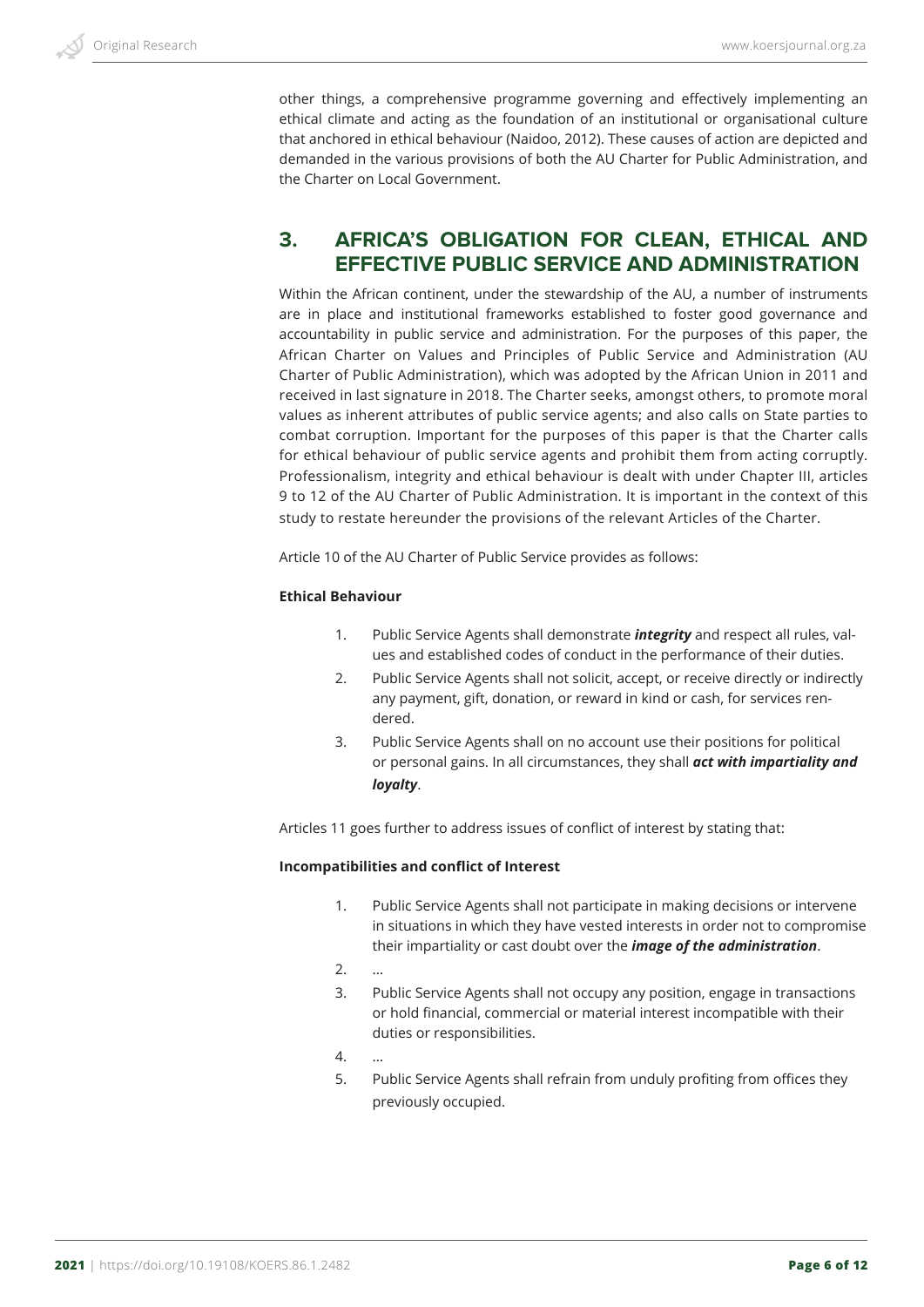Public service exemplary leadership and the need to establish integrity systems in the public service in address in Article 12 of the AU Charter of Public Administration. The relevant provision provides:

#### **Preventing and Combating Corruption**

- 1. …
- $2<sub>1</sub>$
- 3. State Parties shall institute national accountability and integrity systems to promote *value-based societal behaviour* and attitude as a means of preventing corruption.
- 4. State Parties shall promote and recognize *exemplary leadership* in creating value-based and corruption-free societies.

Furthermore, the African Charter on the Values and Principles of Decentralization, Local Governance and Local Development (AU Charter of Local Governance) adopted on 27 June 2014 makes reference to the AU Charter of Public Administration, and in its Article 14 addresses issues of accountability, transparency and ethical behaviour in local government administration. Article 14(5) obliges local government officials to act with integrity and in an ethical manner when discharging their official duties. This in our view is a very important mandate given the centrality of local government in ensuring service to the public I decentralised government systems. Unfortunately, this very indictment was not observed by some South African municipalities in the VBS Mutual Bank corruption and maladministration scandal (Great Bank Heist Report, 2018).

The above instruments complement the AU Convention on Preventing and Combating Corruption of 2003 (AU Anti-Corruption Convention), which is the key continental instrument providing a normative framework for member states to address corruption in the national jurisdictions (Sibanda 2007). Also, the AU has had a number of programmes and initiatives aimed at fighting corruption. For instance, on 22 January 2018 in Addis Ababa, Ethiopia AU during its 30th Assembly of Heads of State and Government launched 2018 as the African Anti-Corruption Year, under the theme: *Winning the Fight against Corruption: A Sustainable Path to Africa's Transformation (Louw-Vaudran, 2017). Also, 11 July was henceforth celebrated as Afrin Anti-Corruption Day. There are also institutions within the AU*  that are to serve as vanguards of corruption free Africa nations. Notable is the African Union Advisory Board on Corruption (AUABC). AUABC's mission is stated clearly in Article 25(5) of the AU Anti-Corruption Convention. The vision of the AUABC to ensure that by 202 the Board is transformed into an efficient and effective organisation with the required ability and expertise to support the AU Member States in implementing the AU Anti-Corruption Convention.

# **4. ETHICS AND ETHICAL LEADERSHIP AS ANTIDOTE FOR CORRUPTION**

### *4.1 Relationship between ethics and corruption*

What is the relationship between corruption and ethics? Whitton (2001:3) interestingly observes that "[e]thical conduct and corruption in the public sector are the two sides of the one coin." Enhanced internal ethical climate of an organisation beget reduced prevalence of corruption and corrupt practices. Once corruption is controlled more room is made for "ethical practices to become established" in the organisation (Whitton, 2001:3)**.** In an eloquently written article entitled *Ethics and accountability in South African municipalities: The struggle against corruption*, Pillay (2016) addressed the relationships between ethics, accountability and corruption. Interestingly, Whitton uses as his case study corruption in municipalities in South Africa, a lack of ethics and accountability amongst municipal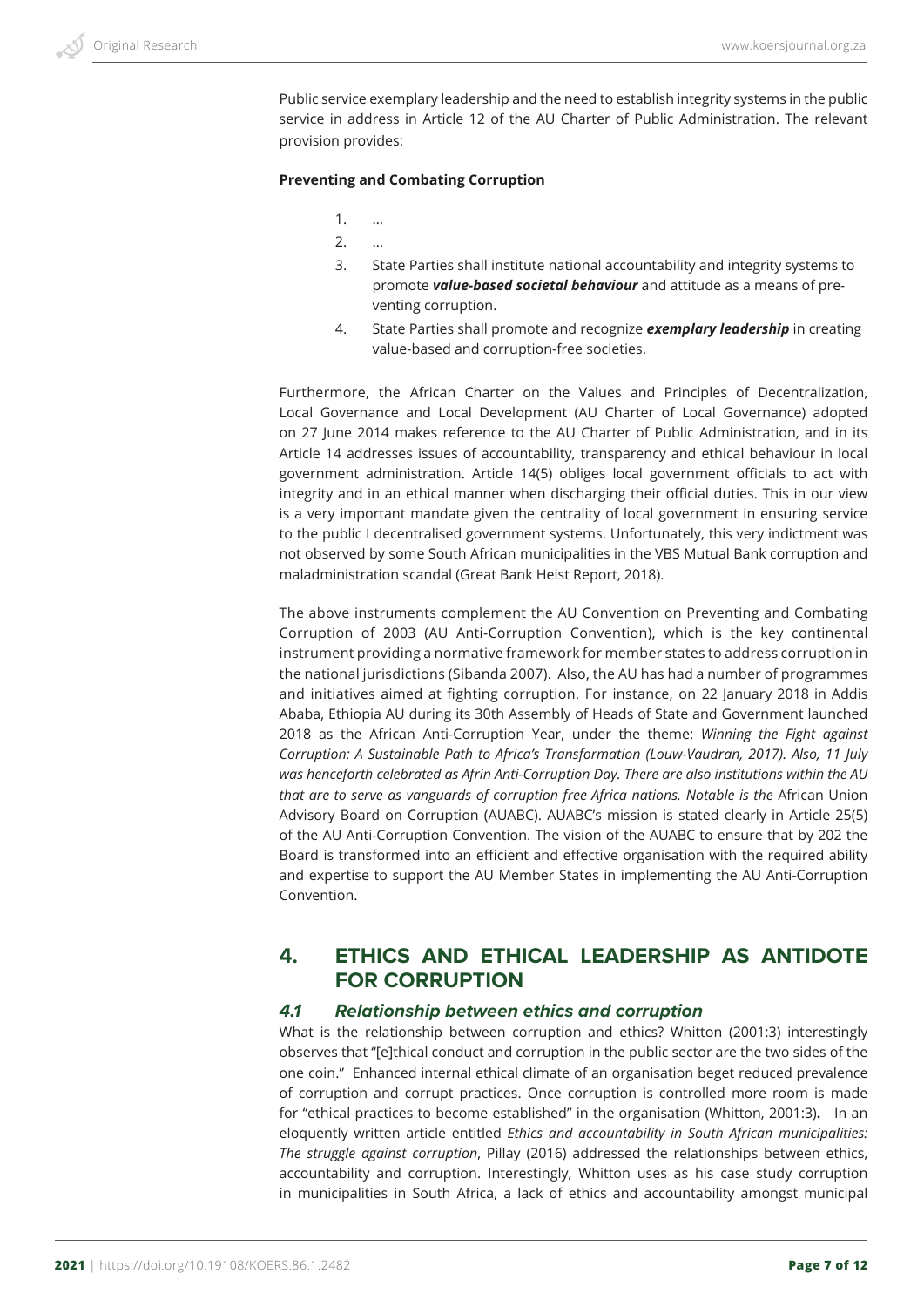leaders are behind their corruption prone weak management. In the final submission, Pillay (2016:125) contends the "success or failure of ethics and accountability as the foundation of the perpetual struggle against corruption". Kekae (2017:111) wrote extensively on the role of corruption in combating fraud and corruption, quoting several notable scholars in public administration including Brytting, Monogue and Morino (2012) Manyaka and Sebola (2013). He acknowledged that "a high standard of professional ethics has become an integral matter for governments globally because they are highly concerned about the high levels of corruption in their public service." (Kekae, 2017:111). Kekae (2017:111) further proposed the formulation of a *Statement of Ethics to "*provide guidelines for expected behaviour and should include inputs from all employees". Kekae made reference to such a need to promote ethical behaviour and professionalism in terms of section 195 of the Constitution of the Republic of South Africa.

# **5. CULTIVATING NEW ETHICAL CULTURE IN THE SOUTH AFRICAN PUBLIC SERVICE AND ADMNISTRATION**

In her research paper *Creating a new ethical culture in the South African local government*, in conceptualising ethics, as derived from the Greek term "*ethos*", Matsiliza (2013:109) defines ethics as a moral system of a particular school of thought that is characterised by a spirit of culture, inner disposition or morality. Along with ethics comes appropriate and socially acceptable behaviour and conduct, responds Sebola (2014:297). Ethical leadership, as observed by Cheteni and Shindika (2017:3), has proved to have considerable benefits for both organisations and businesses. This is so because particularly in countries where relatively higher cases of corruption have been recorded, ethical leadership has proven to be an important pillar of successful organisational operations. However, it should be noted, according to the authors most studies on ethics in the African context focus mainly on the private sector and neglect to give attention to the public sector as well.

The King IV Code is important as it also calls for ethical leadership. Not only does the code seek to promote corporate governance as integral to running an organisation (governing body). It also seeks to deliver governance outcomes such as ethical culture, good performance, effective control and legitimacy. Ethical leadership as encapsulated in the King IV report is characterised by the principles of integrity, competence, responsibility, accountability, fairness and transparency, taking into account the consequences of an organisation's activities and outputs on the economy, society, the environment and the capital that it uses and affects (King, 2016:20).

These values espoused in the King IV Code resonate well with section 195 of the Constitution, which makes provision for the public administration to be governed by democratic principles and values. South Africa, given its history, is in dire need of incorruptible ethical and thought leaders. In particular, section 195(1)(a) of the Constitution states that "a high standard of professional ethics must be promoted and maintained" in public administration generally. Furthermore, section 20(t) of the Public Service Act of 1994 implores employees appointed in terms of the Public Service Act to be accountable and to comply with the prescribed code of conduct by promoting exemplary conduct. And institutions that support democracy, ethics and governance measures particularly in the public sector, namely the Public Service Commission (PSC), is mandated to promote a high standard of professional ethics in the public service (Cheteni & Shindika, 2017).

# **6. STAKEHOLDER INTERESTS TO UNDERGIRD PUBLIC SERVICE AND ADMINISTRATION**

The findings of a damning report into the failure of VBS Mutual Bank and the acts of corruption by those who had a fiduciary obligation towards the ordinary stakeholders in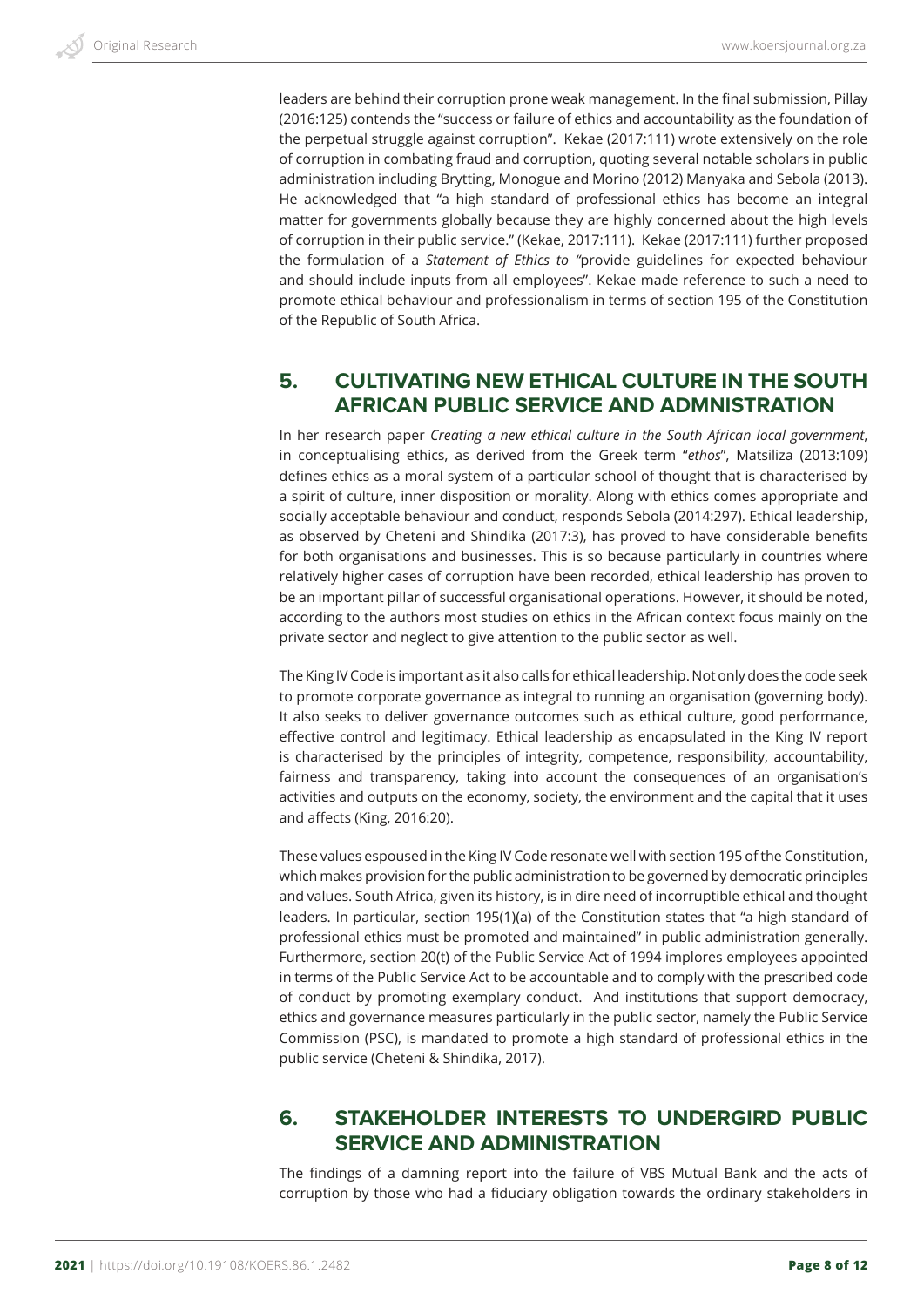the bank better demonstrate what, according to the Stakeholder Theory (ST) proposed by R. E. Freeman in 1984, should not have happened if the leaders had observed responsible governance and business ethics against corruption. According to the ST, those having the governance and oversight responsibility for an organisation have a duty to always act in the best interest of the stakeholders (Agbim, 2018:24). Likewise, their actions directly and indirectly affecting the organisation must not affect the interests of stakeholders in any form or shape.

Did the officials and the board of governors at VBS Mutual Bank act in the best interest of its stakeholders? According to the findings published in *VBS Mutual Bank – The Great Bank Heist* report, they did not. Sometimes called "a theory of organizational management and ethics" the ST advances the argument that ethical leaders are selfless and they will always put the interest of those they serve, or rather those they lead, instead of their own (Caldwell, Karri & Vollmar, 2006:213). An ethical leader will be conscious of the debilitating consequences of corruption and related practices, will avoid involvement in corrupt conduct at all costs and will not harm the interest of stakeholders.

# **7. CONCLUSION**

South Africa has another opportunity to seriously introspect and to consider the unavoidable paradigm shift of integrating ethical leadership and trust in governance and in the appointment of public office bearers. Ethical leadership and a governance and corporate culture that appreciates ethics will go a long way towards curbing corrupt practices in South Africa. As noted by Naidoo (2012:26), there still exists a gap "between ethical leadership, corruption and governance" despite the existence of some research on corruption and leadership and how the two affect governance. According to Cheteni and Shindika (2017:3), a great deal of research has particularly focused on ethics and neglected to pay attention to ethical leadership. It is for this reason that a number of African countries have witnessed severe maladministration of funds and corruption. There is thus a need for studies on corruption and corrupt practices to also address ethical leadership.

# **REFERENCES**

# **Books:**

- Ahmed, B. *et al.* 1992. Government malpractices, in *Report of the Task Forces on Bangladesh Development Strategies for 1990s*. Vol. 2. Dhaka: University Press
- Bandura, A. 1986. *Social foundations of thought and action*. Englewood Cliffs, NJ: Prentice-Hall.
- Booysen, S. 2013. *Twenty years of South African democracy: Citizens' views of human rights, governance and the political system*. South Africa. Freedom House.
- Brytting, T. Minogue, R. & Morino, V. 2011. *The Anatomy of Fraud and Corruption. Organisational Causes and Remedies*. Farnham: Gower Publishing Limited.
- Gildenhuys, J.S.H. 2004. *Ethics and professionalism: The battle against public corruption*. Stellenbosch: Stellenbosch University Press. https://doi.org/10.18820/9781919980300.
- Hanekom, S.X. *et al*. 1990. *Key aspects of public administration*. Johannesburg, South Africa: Southern Book Publishers.
- Hoekstra, A & Zweegers, M. 2016. *The Dutch National Integrity Office supporting public integrity* in Huberts L and Hoekstra A (eds.) Integrity management in the public sector The Dutch approach. BIOS: The Hague.

Sedibe, S.J. 2010*. Governance in the 21st Century: A guide for developing Countries*. London: SAGE.

Vigoda-Gadot, E. 2000. *Are you being served? The responsiveness of public administration to citizens' demand: An empirical examination in Israel*, in Vigoda-Gadot, E. & Cohen, A. (eds) Citizenship and management in public administration: Integrating behavioural theories and managing thinking. Northampton: Edward Elgar.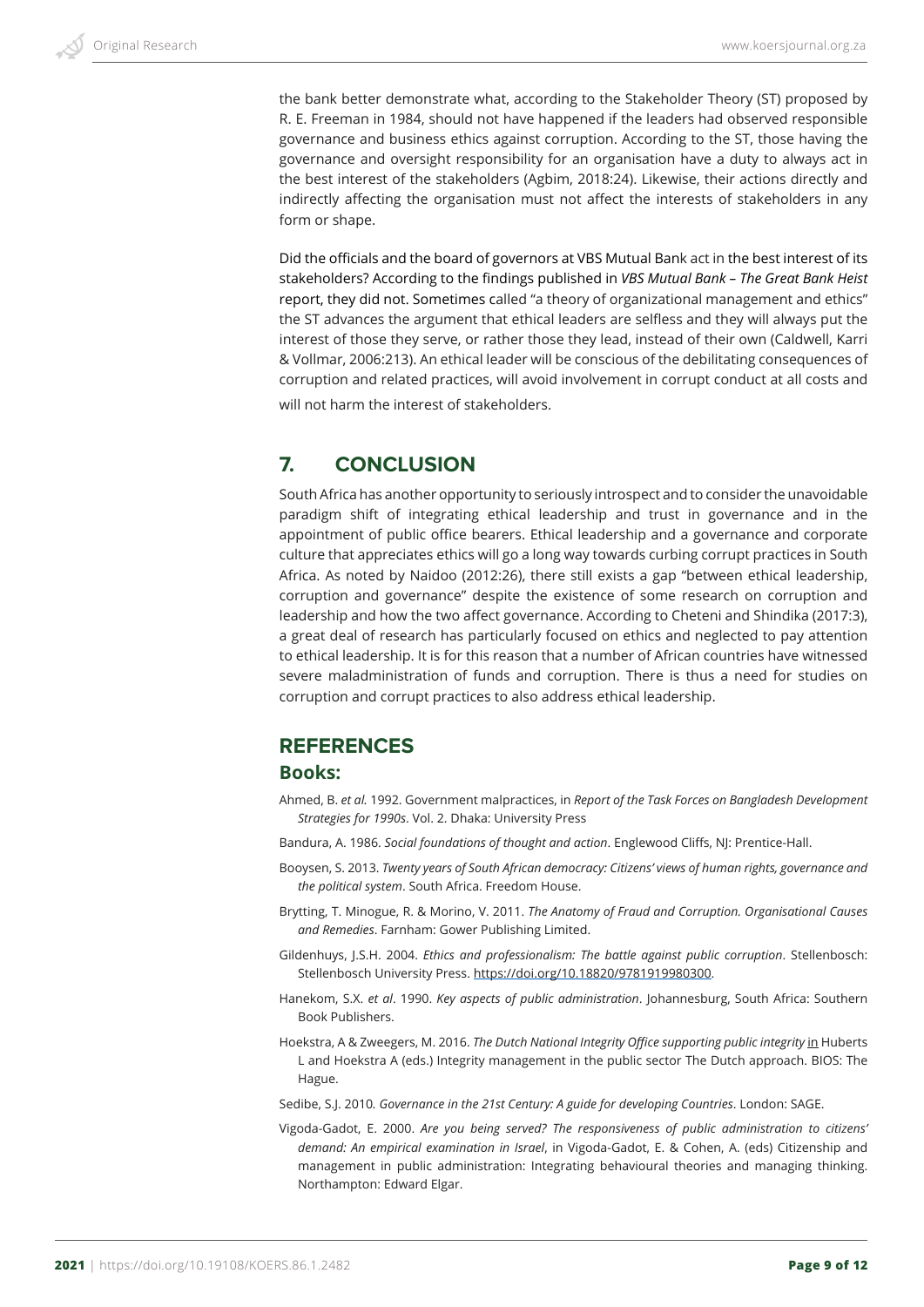### **Edited Books:**

Sebola M.P. & Tsheola J.P. (eds.) 2014. E-governance in complex organisations. Cape Town: Juta & Co.

### **Chapters in Edited Book:**

- Ndou, S.D., 2014. The Complexity of networked organisations. In Sebola M.P & Tsheola J.P (eds.) *E-governance in Complex organisations*. Cape Town: Juta & Co.
- Sibanda O.S., 2007. The Prohibition of Bribery of Foreign Public Officials under the South African Legislation and the African Union Convention. In Kierkegaard S.M (ed*) International Law and Trade: Bridging the East-West Divide.* International Association of IT Lawyers: Turkey.

### **Journal Articles:**

- Agbim, K.C. 2018. Effect of ethical leadership on corporate governance, performance and social responsibility: A study of selected deposit money banks on Benue State, Nigeria. *Informing Science: International Journal of Community Development & Management Studies*, 2:19. https://doi. org/10.31355/20.
- Budhram T. 2015. Intelligence-led policing: A proactive approach to combating corruption. *SA Crime Quarterly*, 52:49. https://doi.org/10.4314/sacq.v52i1.5.
- Caldwell, C, Karri, R & Vollmar, P. 2006. Principal theory and principle theory: Ethical governance from the follower's perspective. *Journal of Business Ethics,* 66(2/3):207. https://doi.org/10.1007/s10551- 005-5586-y.
- Majila, T., Taylor, J.D. & Raga, K. 2017. Normative model to alleviate corruption: A synoptic case study of South Africa. *African Journal of Public Affairs,* 9(6):881.
- Manyaka, R.K. & Sebola, M.P. 2013. Ethical Training for Effective Anti-Corruption Systems in the South African Public Service. *Journal of Public Administration,* 48(1):75.
- Mamabolo, M.A. 2016. Government and Society at the Edge of Chaos: *Journal of Complex Socials*, 32(1): 344-362.
- Matsiliza, N. 2013. Creating a new ethical culture in the South African local government. *Journal of African & Asian Local Government Studies,* 2(3):107.
- Naidoo, G. 2012. A critical need for ethical leadership to curb corruption and promote good governance in the public sector of South Africa. *African Journal of Public Affairs* 5(2):25.
- Othman, Z. & Rahman, R.A. 2014. Attributes of ethical leadership in leading good governance. *International Journal of Business and Society,* 15(2):359.
- Pillay, P. 2016. Ethics and accountability in South African municipalities: The struggle against corruption. *African Journal of Public Affairs*, 9(2): 115.
- Puiu, S. 2015. Ethics management in the public sector Background and tools. *Procedia Economics and Finance,* 23:604. https://doi.org/10.1016/s2212-5671(15)00566-3.
- Sebola, M.P. 2014. Ethics in the South African Public Service: A paradox of culture, politics and ethics in the world of work. *Journal of Social Sciences*, 40(3):295. https://doi.org/10.1080/09718923.2014.1 1893325.
- Thonzhe, N & Vyas-Doorgapersad, S. 2017. The Roles of Organisational Ethics with the South African Public Service. 2017. *International Journal of Business and Management Studies,* 9(2):137.

#### **Institutional Authors**

- AU: African Union Convention on Preventing and Combatting corruption, https://au.int/sites/default/ files/treaties/7786-treaty-0028 - african union convention on preventing and combating corruption\_e.pdf. Accessed 11 February 2019.
- AU: African Charter on the Values and Principles of Public Service and Administration: adopted on 31 January 2021
- AU: African Charter on the Values and Principles of Decentralization, Local Governance and Local Development: adopted on 27 June.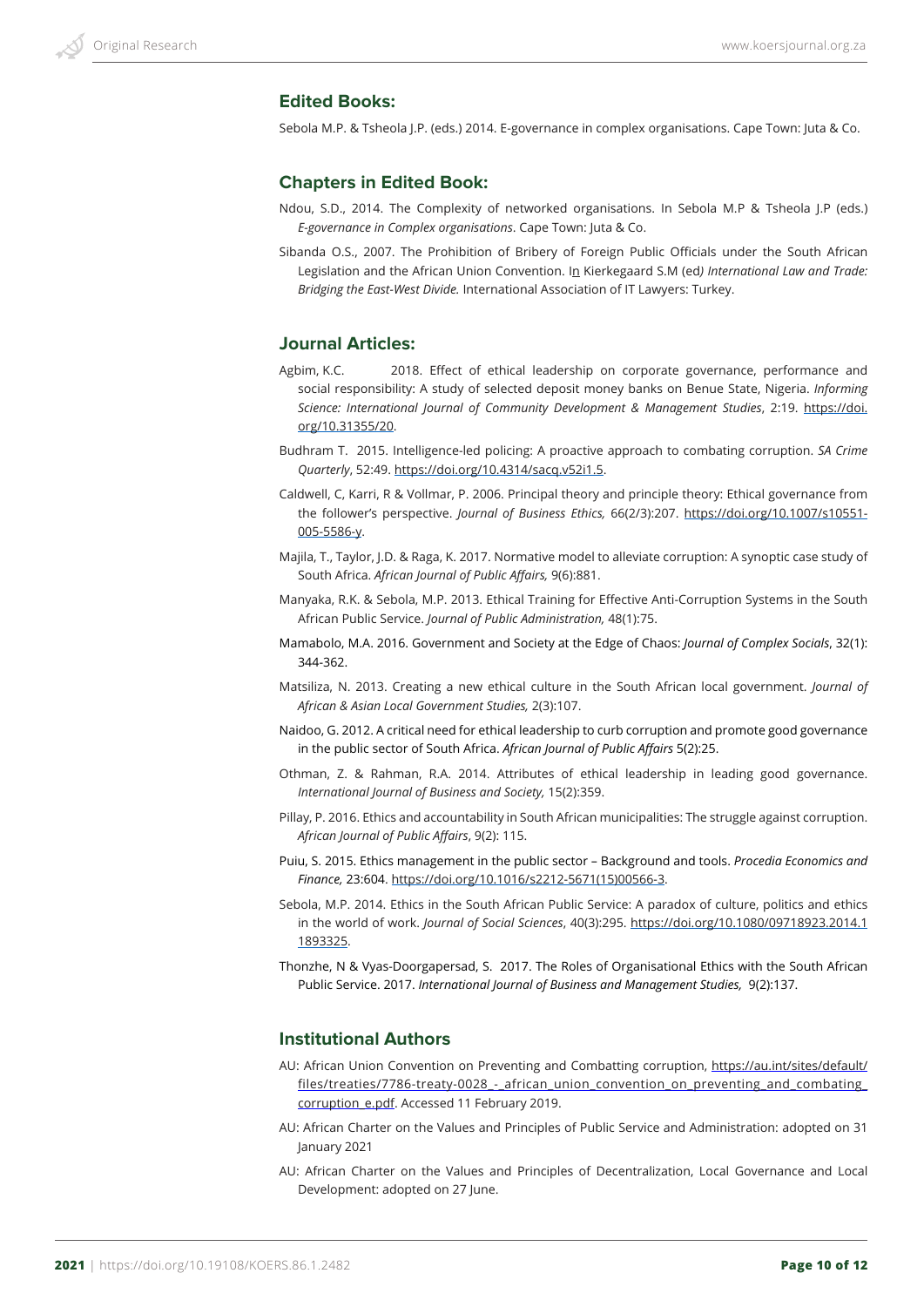Republic of South Africa (RSA), 1996. *The Constitution of the Republic of South Africa*. Pretoria: Government **Printers** 

### **Internet Sources:**

- Cheteni, P. & Shindika, E.S. 2017. Ethical leadership in South Africa and Botswana. Brazilian Administration Review 14(2). https://doi.org/10.1590/1807-7692bar2017160077.
- *Louw-Vaudran L.* The AU has declared 2018 the year for combating corruption are governments on board? Institute for Security Studies 27 August 2017. https://issafrica.org/iss-today/the-fightagainst-corruption-in-africa-is-on. Accessed 20 March 2019.
- Sibanda OS. 2019a. SA needs to reverse its shockingly low score on Corruption Perceptions Index. *Daily Maverick* 3 February 2019a, https://www.dailymaverick.co.za/opinionista/2019-02-03-sa-needs-toreverse-its-shockingly-low-score-on-corruption-perceptions-index/Accessed 07 February 2019.
- South Africa 2013. The National Development Plan 2030: Our future make it work, https://www.gov. za/sites/default/files/gcis\_document/201409/ndp-2030-our-future-make-it-workr.pdf. Accessed 22 March 2019.

### **Dissertations and Monographs**

- Kekae, T. 2017. An evaluation of the public service anti-corruption strategy in the Department of Arts and Culture. MPhil Dissertation, UP.
- Sibanda, G.M. 2015. Student teachers' perceptions and expectations of the teaching profession in a South African University. M Ed: University of Pretoria.

### **Others: Reports, occasional papers, monographs, discussion papers, conference papers, seminars, monographs**

- Hanna, R., Bishop, R., Nadel, S., Scheffler, G. & Durlacher, K. 2011. The effectiveness of anti-corruption policy: What has worked, what hasn't, and what we don't know. Technical report. London: EPPI Centre, Social Science Research Unit, Institute of Education, University of London.
- Kututwa, N. 2005. African anti-corruption commitments: A review of eight NEPAD countries. South Africa. African Human Security Initiative. Paper 7. Publisher: The African Human Security Initiative
- Liberati, E.B. 2000. "Inquires, prosecutions and penalties in corruption cases," 5th European Conference of specialized services in the fight against corruption, 15-17 November 2000, Istanbul (Turkey)
- Motau, T. 2018. VBS Mutual Bank The Great Bank Heist Report.
- The Institute of Directors in Southern Africa NPC. King IV: 2016. Report on corporate governance for South Africa. South Africa.
- United Nations. 1997. Professionalism and ethics in the public service: Issues and practices in selected regions. New York, NY: ST/ESA/PAD/SER.E/5
- Whitton, H. 2001. Implementing effective ethics standards in government and the civil service. Transparency International.

#### **Table of cases and Other Investigations**

- G*lenister v the President of the Republic of South Africa and Others* (Glenister II) 2009 (1) SA 287 (CC); 2009 (*2*) BCLR 136 (CC).
- Public Protector (SA): *In the extreme: Report No.11 of 2011/12 of the Public Protector on an investigation into allegations of a Breach of the Executive Ethics Code by the Minister of Cooperative Governance and Traditional Affairs, Mr Sicelo Shiceka, MP.*
- Public Protector (SA): *Against the Rules Too, Report of the Public Protector in terms of Section 182(1) of the Constitution of the Republic of South Africa, 1996 and Section 8(1) of the Public Protector Act, 1994 on an investigation into complaints and allegations of maladministration, improper and unlawful conduct by the Department of Public Works and the South African Police Service (SAPS) relating to the leasing of SAPS accommodation in Durban*, 2011.